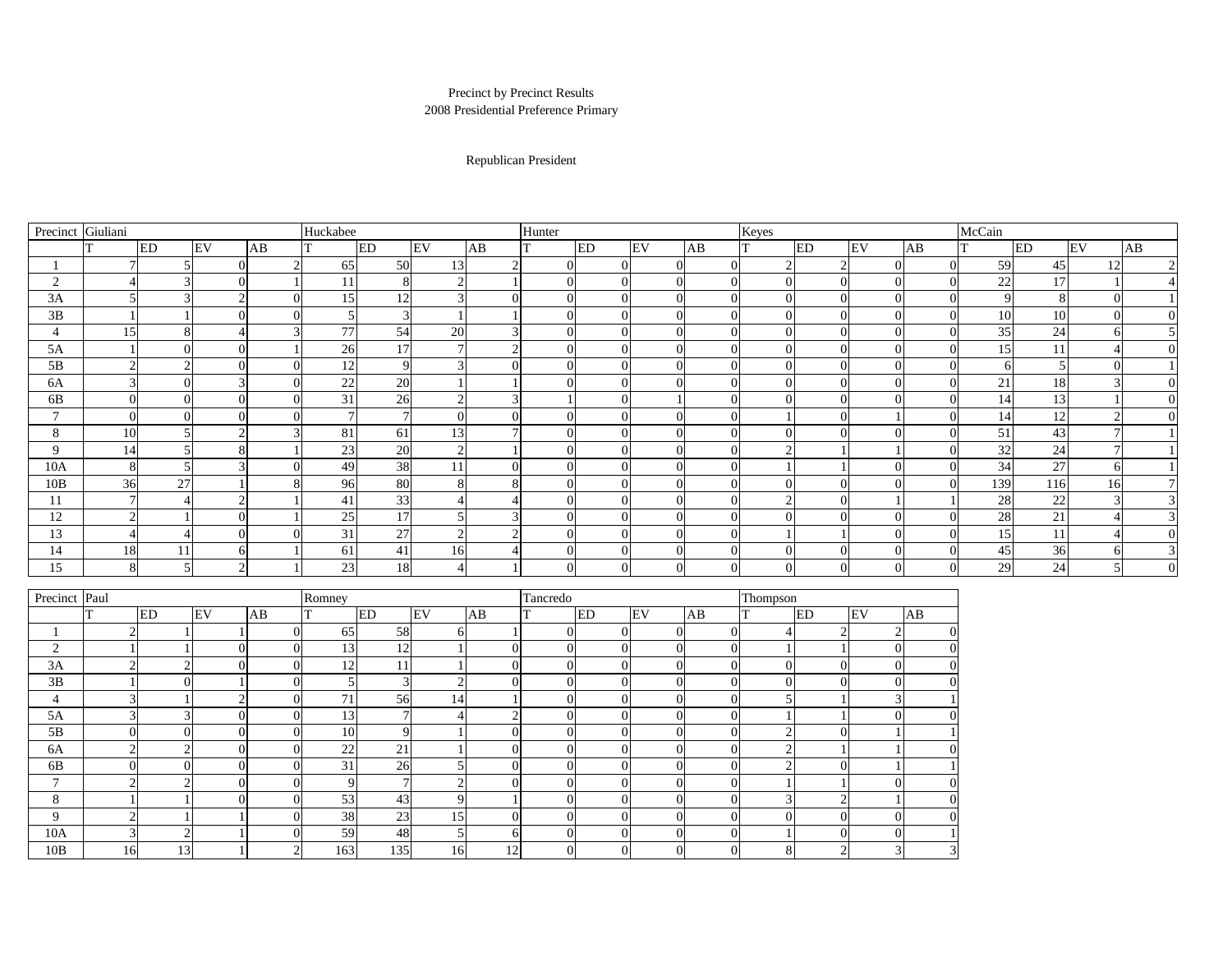|               |  |  | $\sim$       | 20 <sub>o</sub><br>ر ب |   | $\overline{\phantom{0}}$ |  |  |        |  |  |
|---------------|--|--|--------------|------------------------|---|--------------------------|--|--|--------|--|--|
| $\sim$<br>∸∸  |  |  | $\sim$       | $\sim$ 1               |   | ⌒                        |  |  | $\sim$ |  |  |
| $\sim$<br>∸   |  |  | $\sim$<br>-- | $\Omega$<br>--         |   |                          |  |  |        |  |  |
|               |  |  | $\Omega$     | 30                     | - |                          |  |  |        |  |  |
| $\rightarrow$ |  |  | $\sim$<br>◡∸ | 30                     |   |                          |  |  |        |  |  |

| Precinct       | Biden          |              |                |          | Clinton |           |                |                | Dodd           |                                 |                  |                  | Edwards |           |    |                |  |  |
|----------------|----------------|--------------|----------------|----------|---------|-----------|----------------|----------------|----------------|---------------------------------|------------------|------------------|---------|-----------|----|----------------|--|--|
|                |                | <b>ED</b>    | EV             | AB       | T       | <b>ED</b> | EV             | AB             | T              | <b>ED</b>                       | EV               | AB               |         | <b>ED</b> | EV | AB             |  |  |
|                | $\tau$         |              |                | $\Omega$ | 112     | 96        |                | 9              | $\overline{2}$ |                                 | $\theta$         | $\overline{0}$   | 121     | 87        | 14 | 20             |  |  |
| $\overline{2}$ | $\overline{2}$ |              |                |          | 42      | 31        | 10             |                |                |                                 | $\theta$         | $\overline{0}$   | 34      | 26        |    | 6 <sup>l</sup> |  |  |
| 3A             | 2              |              |                | $\Omega$ | 27      | 16        | 9              | ◠              | $\overline{0}$ | 0                               | $\boldsymbol{0}$ | $\overline{0}$   | 45      | 41        |    | $\overline{0}$ |  |  |
| 3B             |                |              | $\theta$       |          | 20      | 18        |                |                | $\overline{2}$ | $\sim$                          | $\overline{0}$   | $\overline{0}$   | 25      | 23        |    | $\overline{0}$ |  |  |
| $\overline{4}$ | 61             | <sub>6</sub> | $\Omega$       | $\Omega$ | 87      | 63        | 16             | 8              | $\overline{2}$ | $\bigcap$                       | $\overline{0}$   | $\Omega$         | 103     | 86        | 14 | 3              |  |  |
| 5A             | $\overline{2}$ |              | $\overline{0}$ |          | 28      | 16        | 5 <sup>1</sup> |                | $\overline{0}$ | $\overline{0}$                  | $\overline{0}$   | $\overline{0}$   | 27      | 19        |    |                |  |  |
| 5B             | $\overline{0}$ |              | $\Omega$       |          | 14      | 10        | $\overline{3}$ |                | $\overline{0}$ | $\overline{0}$                  | $\overline{0}$   | $\theta$         | 28      | 20        |    |                |  |  |
| 6A             |                |              |                | $\theta$ | 26      | 20        |                |                | $\overline{0}$ | $\overline{0}$                  | $\overline{0}$   | $\overline{0}$   | 46      | 38        |    |                |  |  |
| 6 <sub>B</sub> |                |              | $\Omega$       | $\Omega$ | 21      | 15        |                |                | $\overline{0}$ | $\overline{0}$                  | $\overline{0}$   | $\theta$         | 46      | 39        |    | $\Omega$       |  |  |
| 7              | $\overline{2}$ |              | $\Omega$       | $\Omega$ | 41      | 35        |                |                | $\overline{2}$ | <sup><math>\supset</math></sup> | $\overline{0}$   | $\overline{0}$   | 24      | 19        |    |                |  |  |
| 8              | 2 <sub>1</sub> |              | $\Omega$       | $\Omega$ | 71      | 42        | 21             | 8              | 3              |                                 | $\theta$         | $\overline{2}$   | 88      | 59        | 21 | 8              |  |  |
| 9              | $\overline{2}$ |              | $\theta$       | $\Omega$ | 61      | 39        | 18             |                | 5              |                                 |                  | $\overline{0}$   | 58      | 36        | 16 | 61             |  |  |
| 10A            | $\overline{3}$ |              | $\theta$       |          | 39      | 24        | 8              | $\mathbf{r}$   |                |                                 | $\theta$         | $\theta$         | 70      | 60        |    | 61             |  |  |
| 10B            | 11             |              | $\theta$       |          | 135     | 113       | 13             | 9              | $\overline{2}$ |                                 |                  |                  | 102     | 86        | 11 |                |  |  |
| 11             | 41             |              |                |          | 115     | 94        | 14             | $\mathcal{I}$  |                | 0                               |                  | $\overline{0}$   | 67      | 56        |    |                |  |  |
| 12             | 3 <sub>l</sub> |              |                |          | 69      | 47        | 16             | $6 \mid$       | $\overline{0}$ | 0                               | $\overline{0}$   | $\boldsymbol{0}$ | 44      | 35        |    |                |  |  |
| 13             |                |              | $\theta$       |          | 40      | 26        | 8 <sup>l</sup> | $6 \mid$       | $\overline{2}$ | ⌒                               | $\overline{0}$   | $\overline{0}$   | 40      | 38        |    | $\overline{0}$ |  |  |
| 14             |                |              |                |          | 67      | 52        | 15             | $\overline{0}$ | 3              |                                 | $\overline{0}$   | $\Omega$         | 95      | 72        | 16 |                |  |  |
| 15             | 61             |              |                |          | 66      | 59        |                | $\bigcap$      |                |                                 |                  | $\theta$         | 65      | 59        |    | 3              |  |  |

| Precinct Gravel |   |    |          |    | Kucinich |                |                |                | Obama |            |                |                | Richardson     |    |    |          |  |  |
|-----------------|---|----|----------|----|----------|----------------|----------------|----------------|-------|------------|----------------|----------------|----------------|----|----|----------|--|--|
|                 |   | ED | EV       | AB |          | ED             | EV             | AB             |       | ED         | EV             | AB             |                | ED | EV | AB       |  |  |
|                 |   |    |          |    |          | ⌒              | $\Omega$       | $\sim$         | 42    | 29         | 12             |                | 12             | 10 |    | $\Omega$ |  |  |
| $\overline{2}$  | 0 |    | $\Omega$ |    |          |                | $\Omega$       | $\Omega$       | 149   | 134        | 10             |                | $\Omega$       |    |    |          |  |  |
| 3A              | ⌒ |    |          |    | O        | 0              | $\Omega$       | $\theta$       |       |            | $\overline{0}$ | $\Omega$       |                |    |    |          |  |  |
| 3B              |   |    |          |    |          | 0              |                | $\overline{0}$ |       |            | $\overline{0}$ |                |                |    |    |          |  |  |
| 4               |   |    |          |    |          |                |                | 0              | 102   | 82         | 16             | 4              |                |    |    |          |  |  |
| 5A              |   |    |          |    | O.       | 0              | $\Omega$       | $\overline{0}$ | 21    | 16         |                | $\overline{4}$ | 3              |    |    |          |  |  |
| 5B              |   |    |          |    | 0        | $\overline{0}$ | $\theta$       | $\overline{0}$ | 31    | 23         | 5              | $\Omega$       |                |    |    |          |  |  |
| 6A              |   |    | $\Omega$ |    |          | ⌒              | $\Omega$       |                |       |            |                |                | <sub>n</sub>   |    |    | $\Omega$ |  |  |
| 6B              |   |    |          |    |          |                | $\overline{0}$ | $\overline{0}$ |       |            | $\overline{0}$ |                |                |    |    |          |  |  |
| $\mathbf{r}$    | 0 |    | $\theta$ |    | ΩI       | 0              | $\Omega$       | $\overline{0}$ | 143   | <b>118</b> | 11             | 14             |                |    |    | $\Omega$ |  |  |
| 8               | 0 |    | $\Omega$ |    |          | ⌒              | $\overline{0}$ | $\bigcap$      | 57    | 44         | 10             | 3              | 10             |    |    |          |  |  |
| 9               |   |    |          |    |          |                | $\overline{0}$ | $\overline{0}$ | 34    | 31         | 3              |                | $\overline{ }$ |    |    | $\Omega$ |  |  |
| 10A             |   |    |          |    | N        | 01             | $\overline{0}$ | 0              | 23    | 17         | $\mathfrak{S}$ |                | 20             | 18 |    |          |  |  |
| 10B             |   |    | $\Omega$ |    | 61       | 3              | $\overline{0}$ | 3 <sub>l</sub> | 102   | 87         | 10             | 5              | 8              |    |    |          |  |  |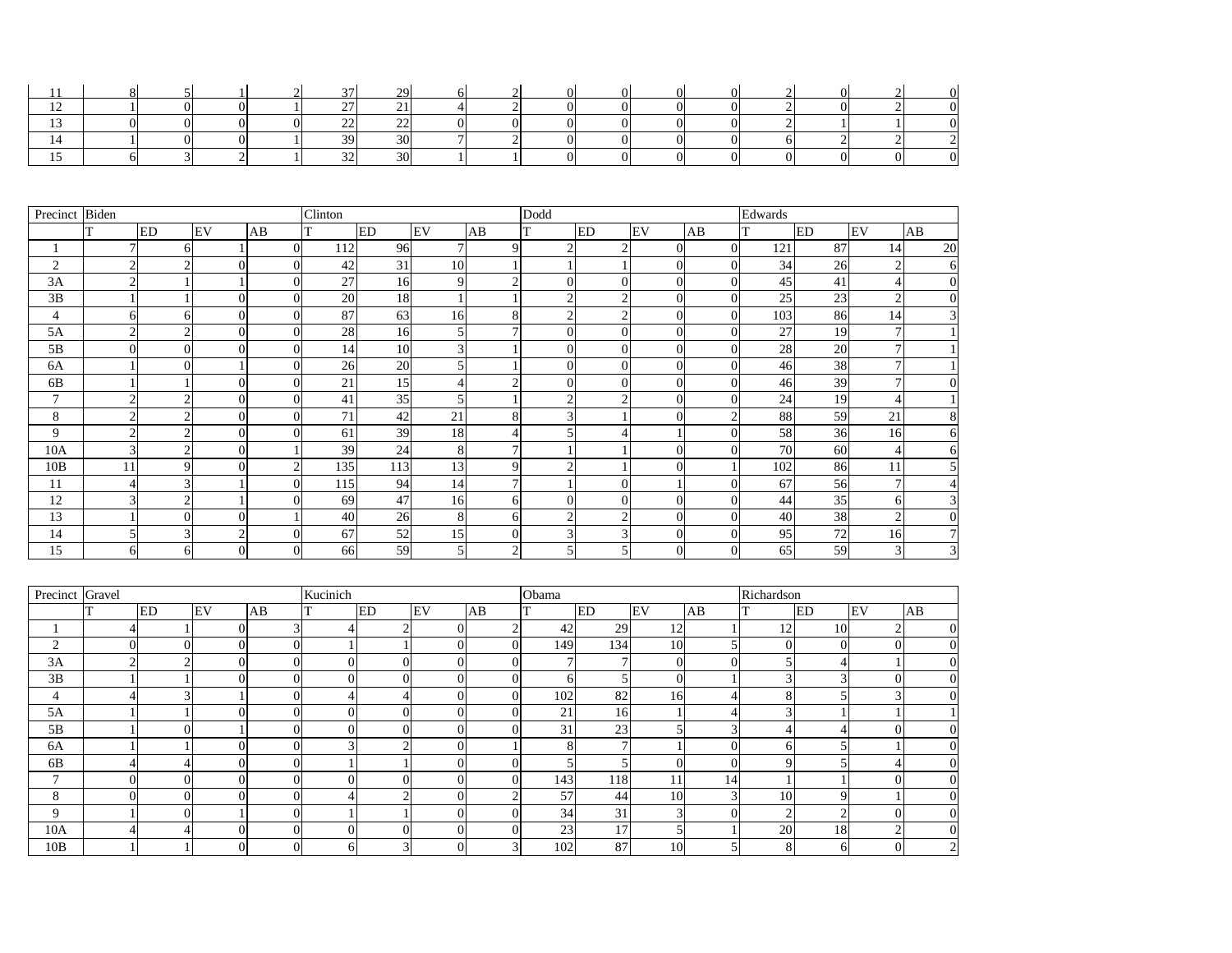|  |  |  |  |    | $\sim$ |  |  |  |
|--|--|--|--|----|--------|--|--|--|
|  |  |  |  | −™ |        |  |  |  |
|  |  |  |  |    |        |  |  |  |
|  |  |  |  | ົ  |        |  |  |  |
|  |  |  |  | ററ | ∠៶     |  |  |  |

| Precinct       | <b>YES</b> |     |    |                  | NO  |           |                 |                |
|----------------|------------|-----|----|------------------|-----|-----------|-----------------|----------------|
|                | T          | ED  | EV | AB               | T   | <b>ED</b> | EV              | AB             |
| $\mathbf{1}$   | 283        | 225 | 39 | 19               | 273 | 209       | 37              | 27             |
| $\overline{2}$ | 153        | 134 | 11 | 8                | 133 | 106       | 17              | 10             |
| 3A             | 66         | 56  | 10 | $\boldsymbol{0}$ | 70  | 57        | 11              | $\overline{2}$ |
| 3B             | 36         | 30  | 3  | 3                | 51  | 46        | $\overline{4}$  |                |
| $\overline{4}$ | 263        | 204 | 48 | 11               | 293 | 221       | 56              | 16             |
| 5A             | 61         | 41  | 13 | 7                | 85  | 55        | 18              | 12             |
| 5B             | 57         | 41  | 11 | 5                | 59  | 45        | 11              | 3              |
| 6A             | 106        | 95  | 9  | $\overline{c}$   | 71  | 53        | 16              | $\overline{2}$ |
| 6B             | 85         | 70  | 12 | 3                | 94  | 76        | 15              | 3              |
| $\overline{7}$ | 150        | 130 | 14 | 6                | 104 | 84        | 10              | 10             |
| 8              | 218        | 157 | 41 | 20               | 232 | 170       | 48              | 14             |
| 9              | 154        | 99  | 51 | $\overline{4}$   | 137 | 103       | 27              | $\overline{7}$ |
| 10A            | 165        | 122 | 31 | 12               | 169 | 140       | 18              | $11\,$         |
| 10B            | 492        | 411 | 37 | 44               | 400 | 325       | 50              | 25             |
| 11             | 209        | 160 | 29 | 20               | 180 | 148       | 22              | 10             |
| 12             | 156        | 106 | 23 | 27               | 138 | 103       | 20              | 15             |
| 13             | 104        | 84  | 14 | 6                | 87  | 77        | 5               | 5              |
| 14             | 204        | 152 | 39 | 13               | 211 | 154       | 46              | 11             |
| 15             | 161        | 137 | 18 | 6                | 121 | 111       | $\vert 4 \vert$ | 6              |

2008 Presidential Preference Primary Precinct by Precinct Results

Amendment 1